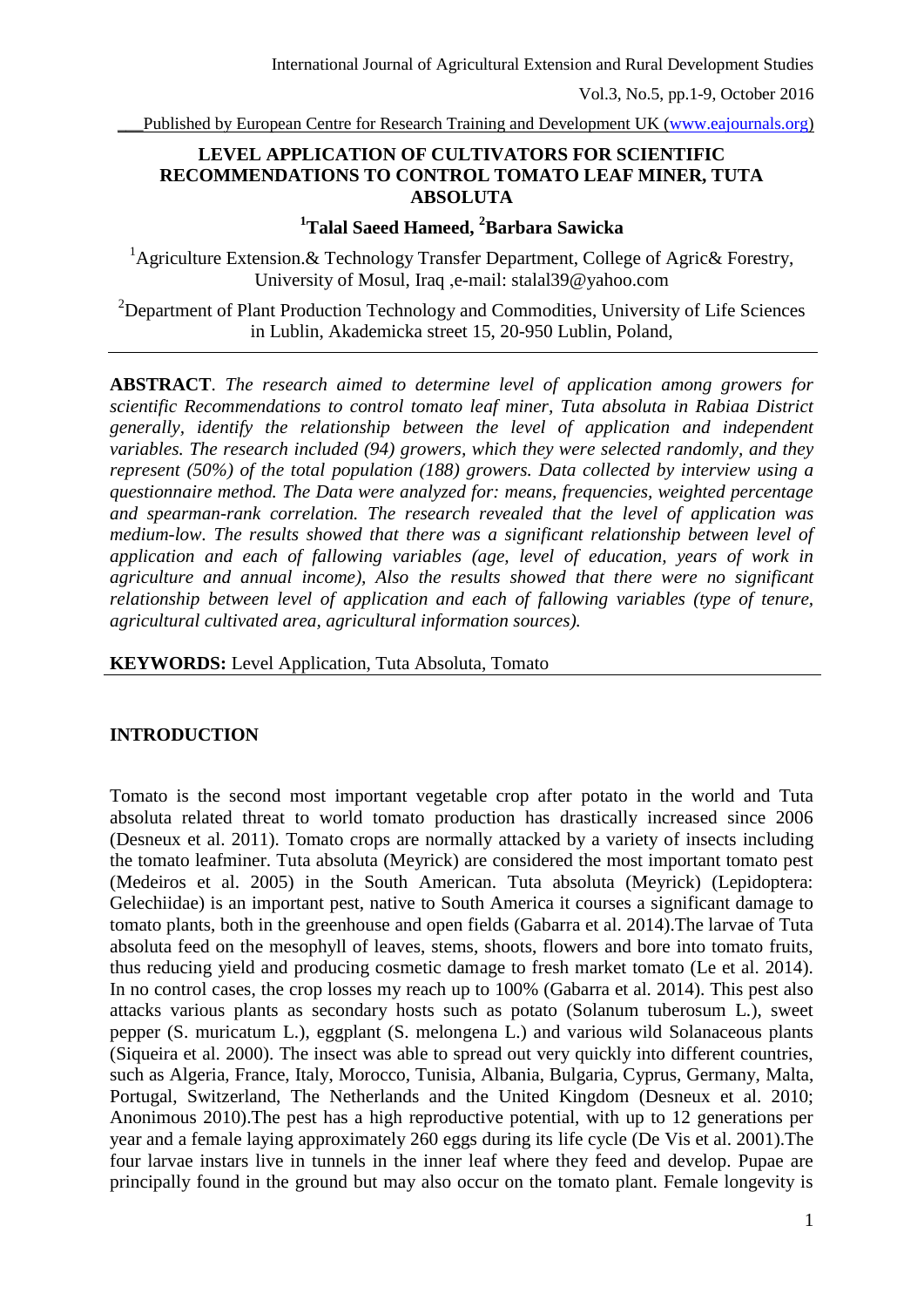Published by European Centre for Research Training and Development UK (www.eajournals.org)

between 10 and 22 days. The species needs 29–38 days to complete its life cycle, depending on temperature (Urbaneja et al. 2007). The tomato leaf miner Tuta absoluta was first reported in Iraq by (Razzak et al. 2010). The pest was found near Rabiaa, Nineveh Province northern part of Iraq, neighboring Syria, during autumn, 2010, on tomato. This newly introduced pest spread rapidly throughout the tomato growing areas in greenhouses and open field and is now well established in Iraq (Abdul-Rassoul 2014). In Iraq the tomato crops are grown to extensive areas of high nutritional value compared to other types of crops (ALbahash, Abdulla 2006). In Nineveh the area were tomato crop planted on in 2010 was about 39,66 donam\*, which represents 39.89% of the total area as in 2011 amounted tomato crop acreage about 44 917 donam which is the first crop of vegetable crops in terms of area (Directorate of Agriculture Nineveh, planning Section, 2011) (AL-taie 2012) and led to the loss of hundreds of millions of Iraqi dinars in 2011 for growers who ruled the insect on their crops total elimination, and the farmers who worked on the sprayed and set pheromone traps have spent large sums of up to 1 250 000 dinars per donam and did not get what they did before the infestation as the percentage of loss in yield of tomato in half as male specialists in plant protection in people three agricultural in 2011 spread the insect in all regions of the province of Nineveh (Directorate of Agriculture of Nineveh, the Planning Section, 2012) (AL-taie 2012). And for this reason, this study aimed to:

1- determine level of application among growers for scientific recommendations to control tomato leaf miner, *Tuta absoluta* in Rabiaa District (Nineveh Governorate).

2- Rank order of the aspects scale of the scientific recommendations to control tomato leafminer *Tuta absoluta*.

3-Rank order of the items the scale according to Mean.

4- identify the relationship between the level of application for scientific recommendations to control tomato leafminer *Tuta absoluta* and each of the independent variables of growers (age, level of education, type of tenure, annual income, years of work in agriculture, agricultural cultivated area, and agricultural information sources).

## **MATERIALS AND METHODS**

50% (94 growers) of the total growers (188 growers) in Rabiaa District were randomly selected for the purpose of this study. Data were collected through questionnaire, which consisted of two parts. The first part included the independent variables, while the second part included scale to measure scientific recommendations adoption among local growers to control tomato leafminer, *Tuta absoluta*. Level of education included 7 levels the following: illiterate (1), read and write (2), graduate of an elementary education (3), graduate of a secondary (5), graduate of the Institute (6), graduate of college (7) certificate highest. Sources of agricultural information has been measured through (10) the sources of agricultural information and alternatives included the following indicators (often, sometimes, and do not use they were) given numeric codes (1, 2, 3 respectively). The second part were included scientific recommendations to control tomato leafminer has given one point if no application were used. Two points were given if the scientific recommendations applied at low level. Three points were given if the scientific recommendation applied at medium level. Four points were given if the scientific recommendations were applied at a high scale. Data were collected in the period between Feb to April 2013. The original data set included 41 paragraphs and the data were measured for validity and quality by specialist at the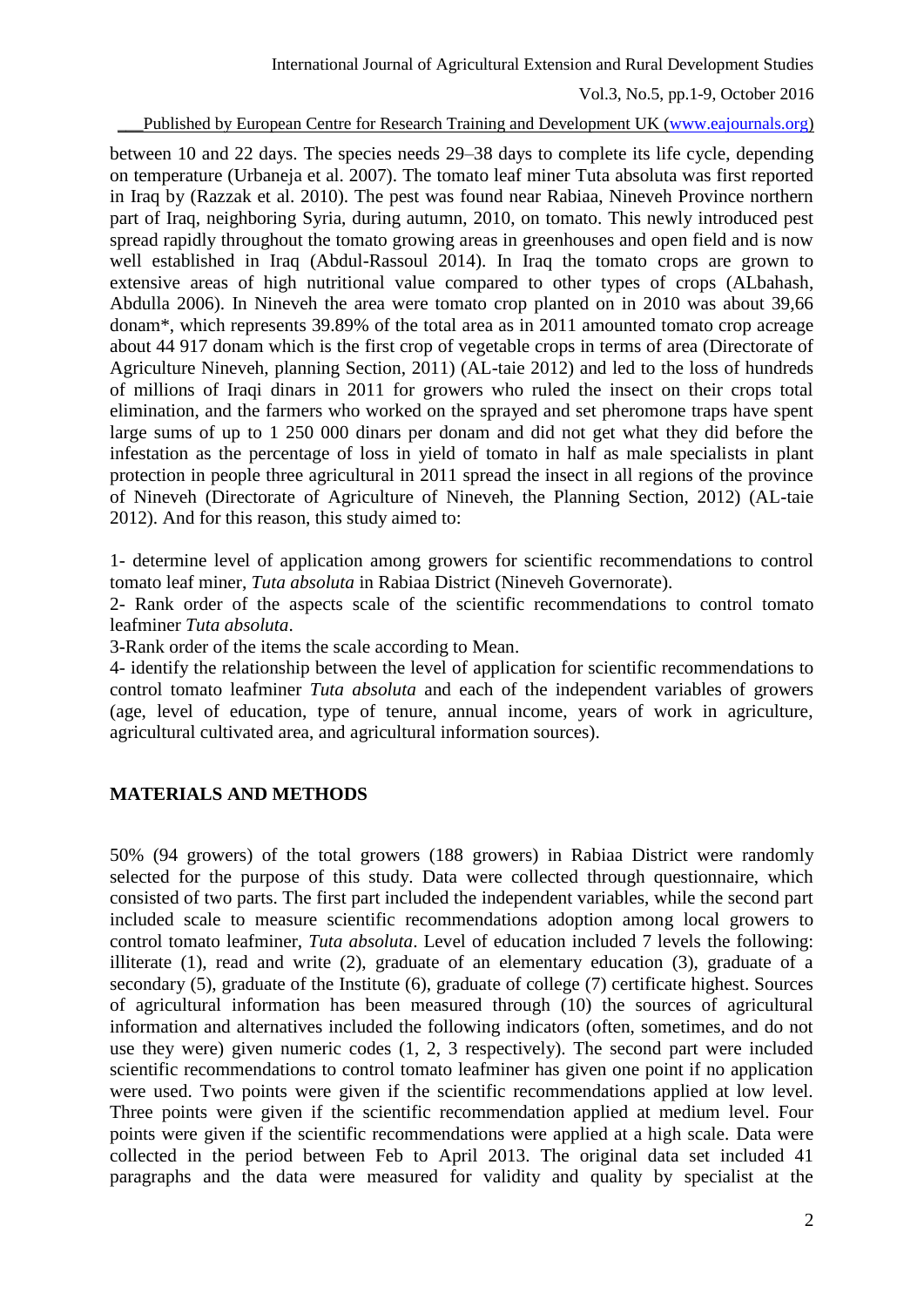Published by European Centre for Research Training and Development UK (www.eajournals.org)

Agricultural Extension Department and Horticulture and Landscaping Sciences Department, Based on the evaluation process, three of the paragraphs were removed. Also, 30 questionnaires were excluded after determining the data consistency (total reliability coefficient was 0.82) (Pallant 2005).

#### **RESULTS AND DISCUSSIONS**

#### **Level of application among growers for scientific recommendations to control tomato leafminer,** *Tuta absoluta* **in Rabiaa District / Nineveh Governorate:**

The results showed that the highest value to level of scientific recommendations application of for farmers were 152 numeric values and the lowest was 38 with an average of (68.41) with a standard deviation of (4.63) The growers were divided into three categories according to the level of implementation of the scientific recommendations. The first category was for the lowest level of the application (less than 75), with a mean (29.78%) and The second category at the application level average ranged between (76-113), with a mean of (56.40%) the Third category representing the high application-level (114 and more) with a mean of (13.82%) and this shows that the level of application of the farmers is the medium tends to low, as in the table 1.

#### **Table 1: Level of application cultivators for recommendations scientific to control tomato leafminer,** *Tuta absoluta* **in Rabiaa District / Nineveh Governorate**

| %            | Frequency | Level of application categories |
|--------------|-----------|---------------------------------|
| 29.78        | 28        | Low (Less than $75$ )           |
| 56.40        | 53        | Medium $(113-76)$               |
| 13.82        | 13        | High (more than 114)            |
| 100.00       | 94        | total                           |
| $s.d = 4.63$ |           | $=68.41 \text{ x}$              |

## **The Rank order of the aspects scale the recommendations scientific to control tomato leafminer,** *Tuta absoluta*

The results in table 2. indicate that the level of application of the respondents in the aspect of the Insect life cycle was the highest with an average of (2.68%) and this demonstrates the possession of respondents, information and knowledge, This result might be due to the participation of many extension activities such as training courses, workshops and field days, while the aspect of Insect classification and its infection, respectively, and the lowest with an average of (2.21%) and this refers to the difficulty of diagnosing the symptoms and the infection because of its similarity with many other plant diseases (table 2).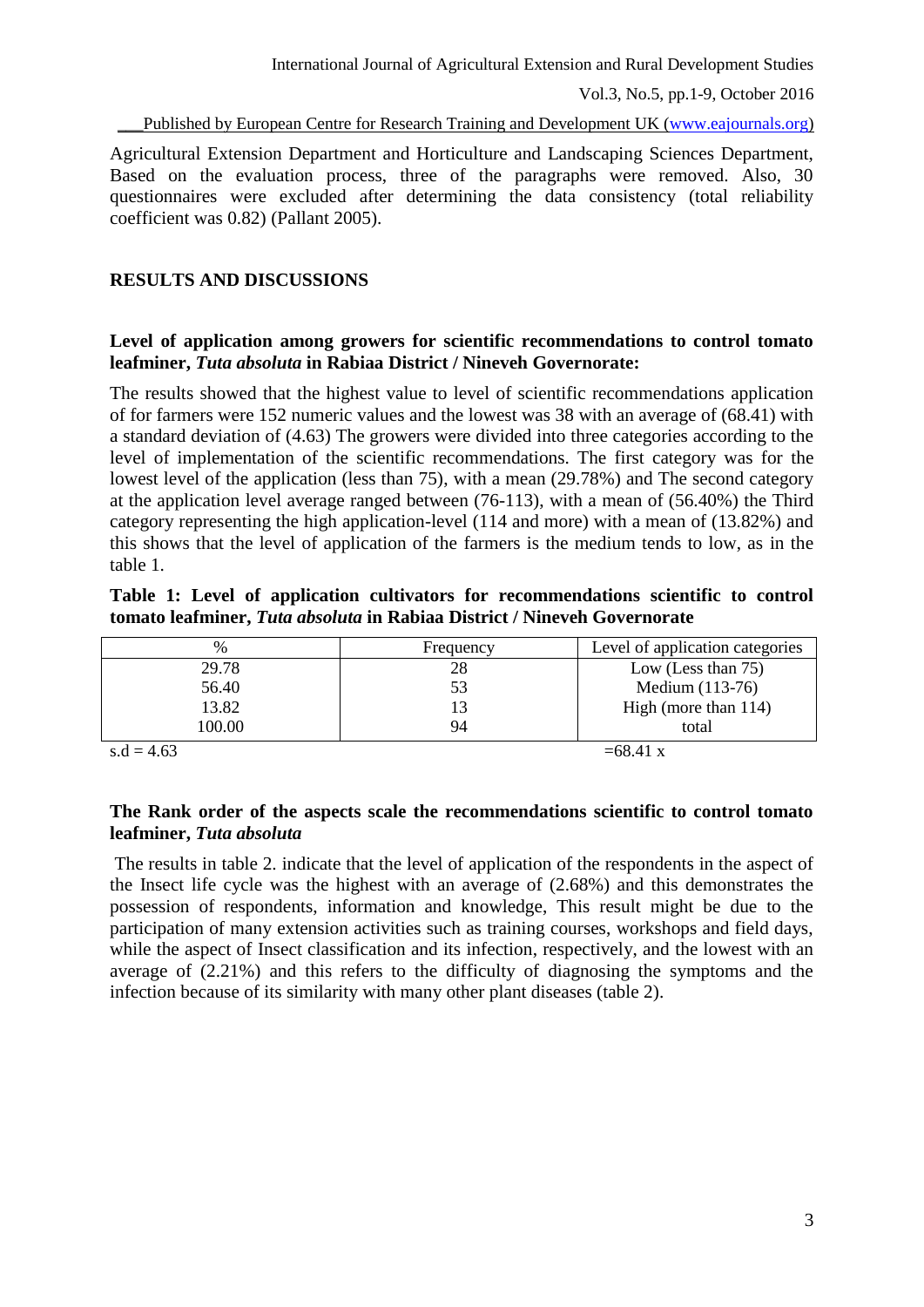\_\_\_Published by European Centre for Research Training and Development UK (www.eajournals.org)

| Weighted<br>percentage | The rank<br>over | Mean | The aspects                                       |
|------------------------|------------------|------|---------------------------------------------------|
| 67.00                  |                  | 2.68 | aspect of Insect life cycle                       |
| 66.50                  |                  | 2.66 | aspect of Insect eradication/control              |
| 61.50                  | 3                | 2.46 | aspect of Protection from the insect              |
| 58.75                  | $\overline{A}$   | 2.35 | aspect of Type of damages the insect causes       |
| 55.25                  |                  | 2.21 | aspect of Insect classification and its infection |

Table 2: The rank order of the aspects control tomato leafminer, *Tuta absoluta*

Maximum score  $= 4$  (\*)

# **The rank order of the items the scale according to Mean**

Table 3 shows the mean of items used in scale level of application the scientific recommendations to control tomato leafminer. and In order to give priority to the items related to level of application of respondents, coefficient of variation(CV) was used. Based on the results given in Table 3 the items " I use pesticides when the number of insects reach 10 and more/trap", " I repeat the pesticide application within two weeks ", and " I use phosphorus and pyrethrum pesticides to control the insect ", were given a ranking of 1, 2 and 3, respectively.

From the first three items it can be said that most of the respondents were use of the pesticides in order to control the insect in their farm, This may be due to increased amounts of pesticides used by farmers Regardless of the type of pesticides used in the search region as a result of ownership the farmers a large agricultural areas suitable for growing tomato crop. Also, results in Table 3 indicated that the low priority assigned to the items (I remove the extra branches and destroy them) and (I remove weeds from the field) This may be due to a lack of farmers knowledge on the benefits and importance of remove the extra branches and remove weeds or a lack of farmers knowledge on how application it in their farm.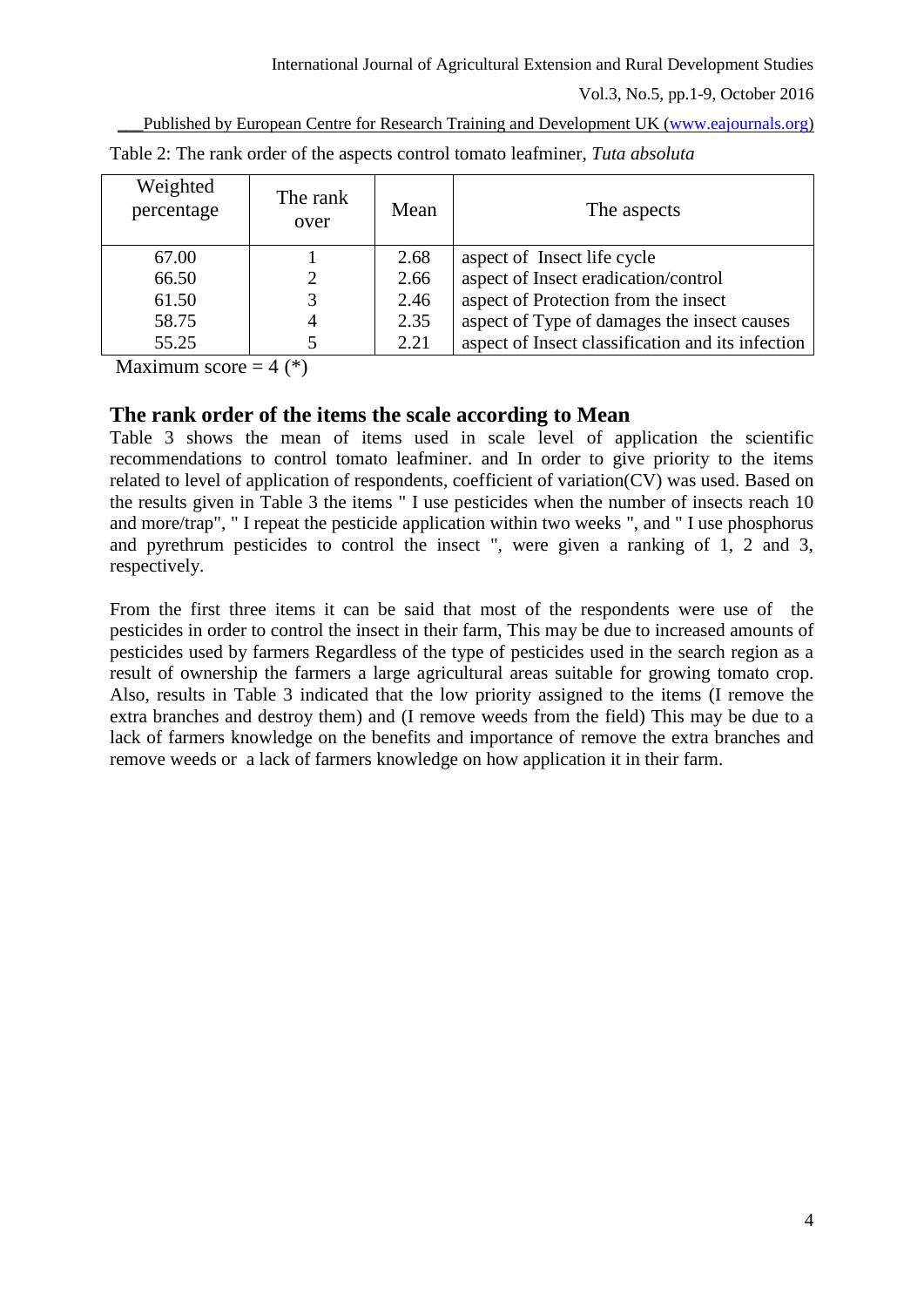| Published by European Centre for Research Training and Development UK (www.eajournals.org) |  |  |  |  |  |
|--------------------------------------------------------------------------------------------|--|--|--|--|--|
|                                                                                            |  |  |  |  |  |

| Table 3: Rank order of the items in each aspect According to the Mean |  |
|-----------------------------------------------------------------------|--|
|                                                                       |  |

| N <sub>o</sub>          | The items                                                                             |                   | C.V   | Rank           |
|-------------------------|---------------------------------------------------------------------------------------|-------------------|-------|----------------|
|                         |                                                                                       |                   |       | order          |
| $\mathbf{1}$            | I use pesticides when the number of insects reach 10 and more/trap                    | 3.72              | 0.238 | $\mathbf{1}$   |
| $\overline{2}$          | I repeat the pesticide application within two weeks                                   | 3.70              | 0.239 | $\overline{2}$ |
| 3                       | I use phosphorus and pyrethrum pesticides to control the insect                       | 3.67              | 0.257 | $\overline{4}$ |
| $\overline{\mathbf{4}}$ | The insect produces 250-260 eggs each time                                            | 3.67              | 0.391 | $\overline{4}$ |
| 5                       | The insect hides between the leaves during daytimes                                   | 3.67              | 0.399 | $\overline{4}$ |
| 6                       | The insect complete its life cycle between 30-45 days                                 | 3.66              | 0.411 | 6              |
| $\overline{7}$          | I use very fine nets to stop the insect from entering the greenhouse                  | 3.64              | 0.424 | $\overline{7}$ |
| 8                       | The number of holes/window is 9 X $6/cm2$                                             | 3.60              | 0.486 | $8\,$          |
| 9                       | I recognize the insect on the terminal buds                                           | 3.57              | 0.511 | $\mathbf{9}$   |
| 10                      | I recognize the insect through its feces on the plant                                 | 3.56              | 0.518 | 10             |
| 11                      | The insect penetrate the plant from the fruit base                                    | 3.54              | 0.522 | 11             |
| 12                      | I place 1 pheromone trap/greenhouse for monitoring                                    | 3.51              | 0.529 | 12             |
| 13                      | I place 4-5 pheromone traps/Hectare for monitoring                                    | 3.48              | 0.535 | 13             |
| 14                      | I use 2-3 water trap/hectare for monitoring                                           | 3.44              | 0.539 | 14             |
| 15                      | I place 1 pheromone trap/5 Donum to control the insects                               | 3.39              | 0.550 | 15             |
| 16                      | I replace the pheromone traps capsules each 4-6 weeks.                                | 3.38              | 0.559 | 16             |
| 17                      | I destroy the infected leaves and fruits immediately                                  | 3.36              | 0.566 | 17             |
| 18                      | I alternate the use of chemical pesticides to avoid increase resistance by the insect | 3.33              | 0.574 | 19.5           |
| 19                      | The flies are active during night times                                               | 3.33              | 0.577 | 19.5           |
| 20                      | I make sure to use free of infection plants and seedlings                             | 3.33              | 0.581 | 19.5           |
| 21                      | The insect doesn't go through dormancy in case of food availability.                  | 3.33              | 0.589 | 19.5           |
| 22                      | I don't plant the Solanaceae family crops in the same location every year.            | 3.30              | 0.596 | 22             |
| 23                      | I grow crops that's resistant/tolerant to the insect                                  | $\overline{3.27}$ | 0.611 | 23             |
| 24                      | I plow the field to destroy the winter dormant phase of the insect                    | 3.23              | 0.622 | 24             |
| 25                      | I use moderate irrigation methods.                                                    | 3.21              | 0.633 | 25             |
|                         | The insect feeds on the middle layer of the leaves, causing white coloring of         | 3.20              | 0.639 | 26             |
| 26                      | leaves                                                                                |                   |       |                |
| 27                      | It infects all plants of the Solanaceae family                                        | 3.17              | 0.649 | 27             |
| 28                      | It causes irregular tunnels in the leaves                                             | $\overline{3.15}$ | 0.657 | 28             |
| 29                      | It causes yield damages between 80-100%                                               | 3.11              | 0.680 | 30             |
| 30                      | It feeds on all the plant parts                                                       | 3.11              | 0.691 | 30             |
| 31                      | It causes many other infections to the plants                                         | 3.11              | 0.695 | 30             |
| 32                      | Recognize the insect eggs cylinder shape and creamy yellowish color                   | 3.09              | 0.710 | 32             |
| 33                      | I find the insect eggs on the lower surface of the leaves                             | 3.06              | 0.716 | 34             |
| 34                      | I recognize the creamy color with black head of the young insect                      | 3.06              | 0.727 | 34             |
| 35                      | Mature insects length between 5-7 millimeter                                          | 3.06              | 0.739 | 34             |
| 36                      | The insect reproduce between 10-12 generations per year                               | 3.72              | 0.238 | 36             |
| 37                      | I remove the extra branches and destroy them                                          | 3.70              | 0.239 | 37             |
| 38                      | I remove weeds from the field                                                         | 3.67              | 0.257 | 38             |

Identify the relationship between the level of application among growers for scientific recommendations to control tomato leafminer, *Tuta absoluta* with each of the independent variables

1. Age: the results in table (4) indicates that's the higher age among the respondents was (58) years and lower age among the respondents was (22), The distribution of respondents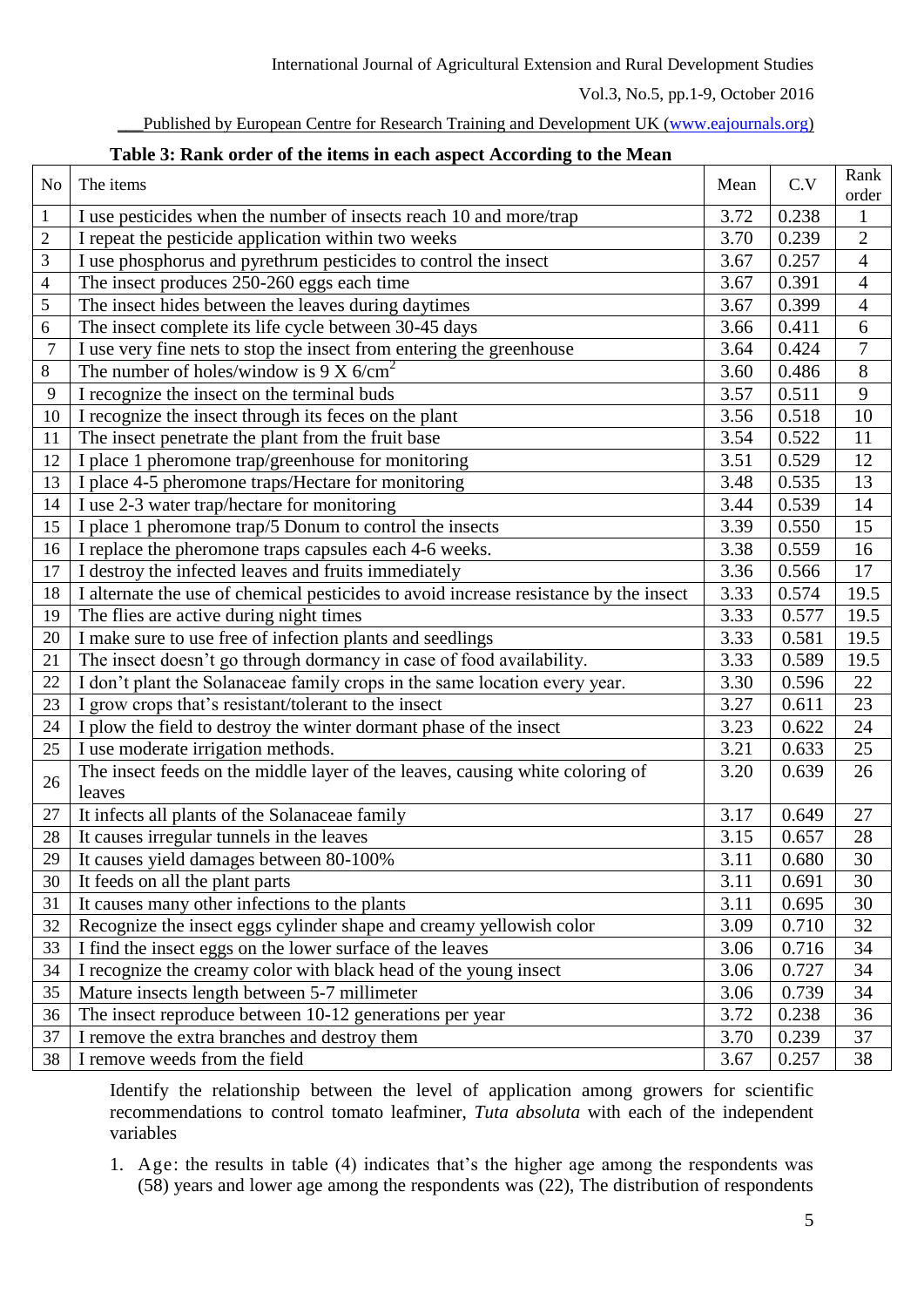#### Published by European Centre for Research Training and Development UK (www.eajournals.org)

into categories, found that the percentage of the category (34-22) years was (30.86%) and the percentage of the category (46-35) years was (51.06%), while the percentage of the category (58-47) years was (18:08%) The previous results refer to the high percentage of young participant among the farmers and lower the elderly Spearman correlation coefficient was 0.19 (at 0.05 probabilities) for the relationship between the age of the participant and their application for the scientific recommendations.

- 2. Level of education: The distribution of respondents into categories based on their education level is shown in table (4) The percentage of illiterate reached (6.38%) read and write was  $(9.57\%)$ , graduates of primary and secondary, school was  $(11.70\%)$  and (17.02%), respectively. The percentage of respondents who have a certificate of an institute and higher education was (25.55%) and (23.40%) respectively The percentage of participant who have a graduate degree was (6.38%) The spearman correlation coefficient was 0.172 (at 0.05 probabilities) between the level of application of the Scientific recommendations among farmers and the level of education.
- 3. Type of tenure: the results in table (4) indicate that the percentage of respondents who own land was (24.46%) and those who rent the land reached (21.29%) while the participation was (23.40%) The percentage of respondents who with a type of possession of the land contracts were (30.85%) The Spearman correlation coefficient was 0.042 between, the level of application of the scientific recommendations among farmers and type of tenure the correlation was insignificant, which indicates that this type of acquisition has no effect on the application level.
- 4. Annual Income: Distribution of the respondents into categories based on their annual income is shown in the table (4) that the highest percentage of the respondents fall within the medium category (58.51%) High income category percentage was (23.40%), while the percentage of the low income category was (18.09%). The results show that the annual income for farmers is relatively good. Spearman correlation coefficient between the level of application among farmers for the scientific recommendations and their annual income was (0.190) at a 0.05 probability level.
- 5. Years of work in agriculture: table (4) shows that the percentage of respondents who have a number of years of work in agriculture between (4-16 years) was (23.40%) and the percentage of respondents who work for (17-29 years) was (36.18%), while the percentage of respondents who work in agriculture for (30-42 years) was (40.42%), The results show that three-quarters of the respondents were working in agriculture for long period of time. Spearman correlation coefficient for the level of application among the farmers for the scientific recommendations and years of work in agriculture was 0.179 at 0.05 probability level. The correlation value here indicates that the increase in the number of years of work in agriculture have a significant impact on the accumulation of experience related to the agricultural practices and may raise their adoption of the scientific recommendations.
- 6. Agricultural cultivated area: Table (4) shows that the highest percentage of respondents who have an area of land between (32-56 acres) was (43.61%) and the percentage of respondents who have an area of land between (7.31 acres) was (29.78%), while the percentage of respondents who have an area of land between (57-81 acres) was (26.61%), The Spearman correlation coefficient between the level of application of the scientific recommendations among farmers and cultivated land was (0.124).
- 7. Agricultural cultivated area: Table (4) shows that the highest percentage of respondents who have an area of land between (32-56 acres) was (43.61%) and the percentage of respondents who have an area of land between (7.31 acres) was (29.78%), while the percentage of respondents who have an area of land between (57-81 acres) was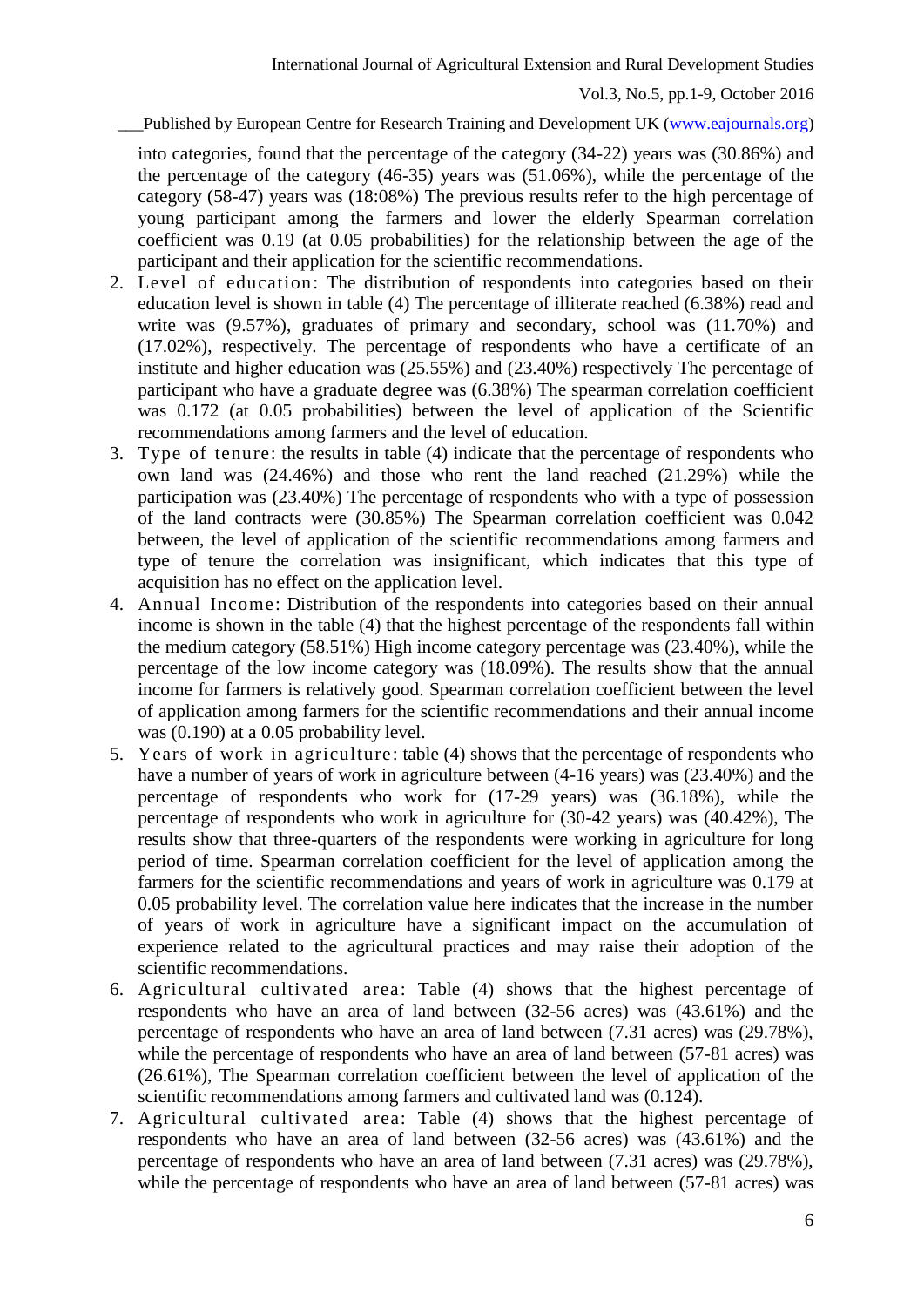\_\_\_Published by European Centre for Research Training and Development UK (www.eajournals.org)

(26.61%), The Spearman correlation coefficient between the level of application of the scientific recommendations among farmers and cultivated land was (0.124).

8. Agricultural information sources : The results presented in table (4) expressed that the highest numeric value to agricultural information sources was 30 and the lowest value was 10, The distribution of the respondents according to the categories of sources of agricultural information showing that the respondents who fall within the low category were making the highest percentage (44.68%), while the percentage of farmers in the category of medium level were (35.10 %), and the percentage of high-level reached (20.22%). To find the relationship between the level of application among farmers for the scientific recommendations and agricultural information sources used correlation coefficient of Spearman and amounted to (0.098), The insignificant value might be due to the insufficient information that were provided for the farmers regarding the control of these insects.

| The significance                        | Rs Value | $\%$           | Frequency                           | The variables             |  |  |  |
|-----------------------------------------|----------|----------------|-------------------------------------|---------------------------|--|--|--|
| Age                                     |          |                |                                     |                           |  |  |  |
|                                         |          | 30.86          | 29                                  | Year (34-22)              |  |  |  |
| $**$                                    | 0.308    | 51.06          | 48                                  | Year (46-35)              |  |  |  |
|                                         |          | 18.08          | 17                                  | Year (58-47)              |  |  |  |
| Level of education                      |          |                |                                     |                           |  |  |  |
|                                         |          | 6.38           | 6                                   | illiterate                |  |  |  |
|                                         |          | 9.57           | $9*$                                | Read and write            |  |  |  |
|                                         |          | 11.70          | 11                                  | Primary school            |  |  |  |
| **                                      | 0.172    | 17.02          | 16                                  | Secondary school          |  |  |  |
|                                         |          | 25.55          | 24                                  | Institute                 |  |  |  |
|                                         |          | 23.40          | 22                                  | College                   |  |  |  |
|                                         |          | 6.38           | 6                                   | <b>High certificate</b>   |  |  |  |
|                                         |          | Type of tenure |                                     |                           |  |  |  |
|                                         |          | 24.46          | $\overline{23}$                     | Owned                     |  |  |  |
| Not significant                         | 0,042    | 21.29          | 20                                  | Rented                    |  |  |  |
|                                         |          | 30.85          | 29                                  | Contract                  |  |  |  |
|                                         |          | 23.40          | $\overline{22}$                     | Participation             |  |  |  |
| <b>Annual income</b>                    |          |                |                                     |                           |  |  |  |
|                                         | 0.190    | 18.09          | 17                                  | million $(4.5-2)$ dinars  |  |  |  |
| $\ast$                                  |          | 58.51          | $\overline{55}$                     | million $(7.5-5)$ dinars  |  |  |  |
|                                         |          | 23.40          | $\overline{22}$                     | million $(10.5-8)$ dinars |  |  |  |
|                                         |          |                | <b>Years of work in agriculture</b> |                           |  |  |  |
|                                         | 0.179    | 23.40          | 22                                  | year (16-4)               |  |  |  |
| $\ast$                                  |          | 36.18          | $\overline{34}$                     | year $(29-17)$            |  |  |  |
|                                         |          | 40.42          | $\overline{38}$                     | year (42-30)              |  |  |  |
| Agricultural cultivated area            |          |                |                                     |                           |  |  |  |
|                                         | 0.124    | 29.78          | 28                                  | Donum (31-7)              |  |  |  |
| Not significant                         |          | 43.61          | 41                                  | Donum (56-32)             |  |  |  |
|                                         |          | 26.61          | 25                                  | Donum (42-30)             |  |  |  |
| <b>Agricultural information sources</b> |          |                |                                     |                           |  |  |  |
|                                         |          | 44.68          | 42                                  | $Low (16-10)$             |  |  |  |
| Not significant                         | 0.098    |                | 33                                  | Medium (23-17)            |  |  |  |
|                                         |          | 20.22          | 19                                  | High (30-24)              |  |  |  |

**Table 4. The correlation between some variables and level of application cultivators**

\* Indicates that the value of morale at the level (0.05).

\*\* Indicates that the value of morale at the level (0.01)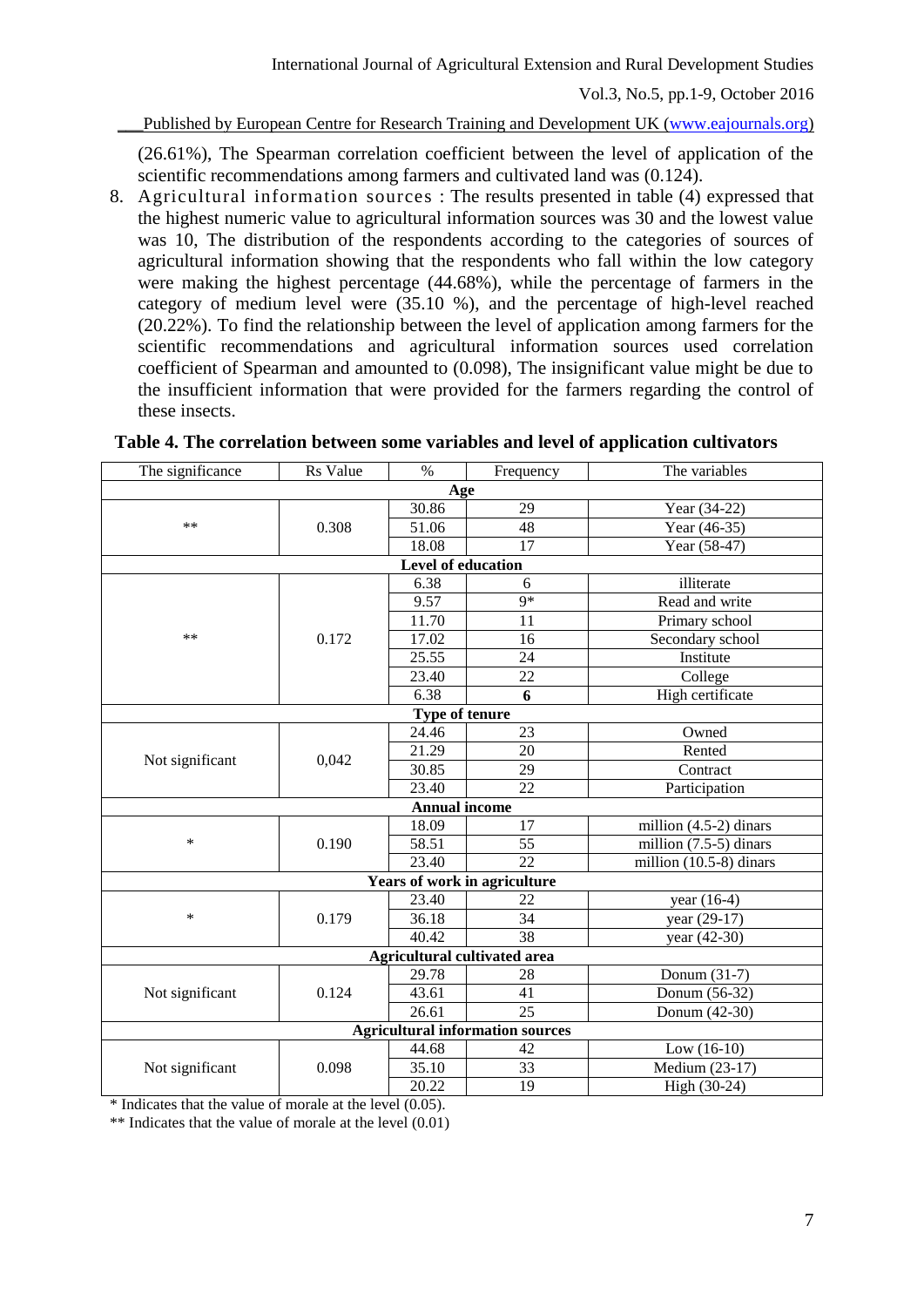Published by European Centre for Research Training and Development UK (www.eajournals.org)

## **CONCLUSIONS**

- 1. Level of application among farmers for scientific recommendations to control tomato leafminer, *Tuta absoluta* is the medium tends to low may be due to the newness of the insect in the search area.
- 2. The farmers possess the knowledge and skills in the aspect of the life cycle of the insect more than the rest of other aspects.
- 3. There was a significant relationship between level of application among farmers for scientific recommendations to control tomato leafminer, *Tuta absoluta* with some variables (age, level of education, annual income and years of work in agriculture), while there was no significant relationship between level of application among farmers for the scientific recommendations to control tomato leafminer, *Tuta absoluta* and variables (type of tenure, agricultural cultivated area and agricultural information sources).

## **RECOMMENDATIONS**

- 1. There is a need for more workshops, fields days, and training courses for farmers regarding leafminer and *Tuta absoluta* insects to avoid the risk of yield loss.
- 2. The Department of Agriculture in Nineveh Province needs to increase knowledge and awareness among the local farmers by using the media (video and audio) channels regarding leafminer, *Tuta absoluta*.

#### **REFERENCES**

- ALbahash N., Abdulla A. (2006). Information and guidance on the production of tomato (2006). Iraqi Agriculture Magazine 1, 16.
- Anonimous. (2010). European and Mediterranean Plant Protection Organization (EPPO) 2010. Archives of the EPPO Reporting Service. http://archives.eppo.org/EPPO/Reporting/Reporting Archives. html. Accessed 1 Aug 2012.
- De Vis R., Fuentes L., Escobar H., Lee R. (2001). Manejo integrado de plagas Enfermedades? En: Produccio´n de Tomate bajo Invernadero. Capı´tulo 5. Universidad de Bogota´ Jorge Tadeo Lozano, CIAA, Colciencias, Bogota´, 59–90.
- Desneux N., Luna M.G., Guillemaud T., Urbaneja A. (2011). The invasive South American tomato pinworm, *Tuta absoluta*, continues to spread in Afro-Eurasia and beyond: the new threat to tomato world production. J. Pest . Sci. 84, 403–408.
- Desneux N., Wajnberg E., Wyckhuys K.A.G., Burgio G., Arpaia S., Narva´ez-Va´squez C.A., Gonza´lez-Cabrera J., Ruescas D.C., Tabone E., Frandon J., Pizzol J., Poncet C., Cabello T., Urbaneja A. (2010). Biological invasion of European tomato crops by *Tuta absoluta*: ecology, history of invasion and prospects for biological control. J. Pest. Sci. 83, 197–215.
- Gabarra R., Arno´ J., Lara L., Verdu´ J.M., Ribes A., Beitia F., Urbaneja A., Te´llez M.M., Molla´ O., Riudavets J. (2014). Native parasitoids associated with *Tuta absoluta* in the tomato production areas of the Spanish Mediterranean Coast. BioControl 59, 45–54.